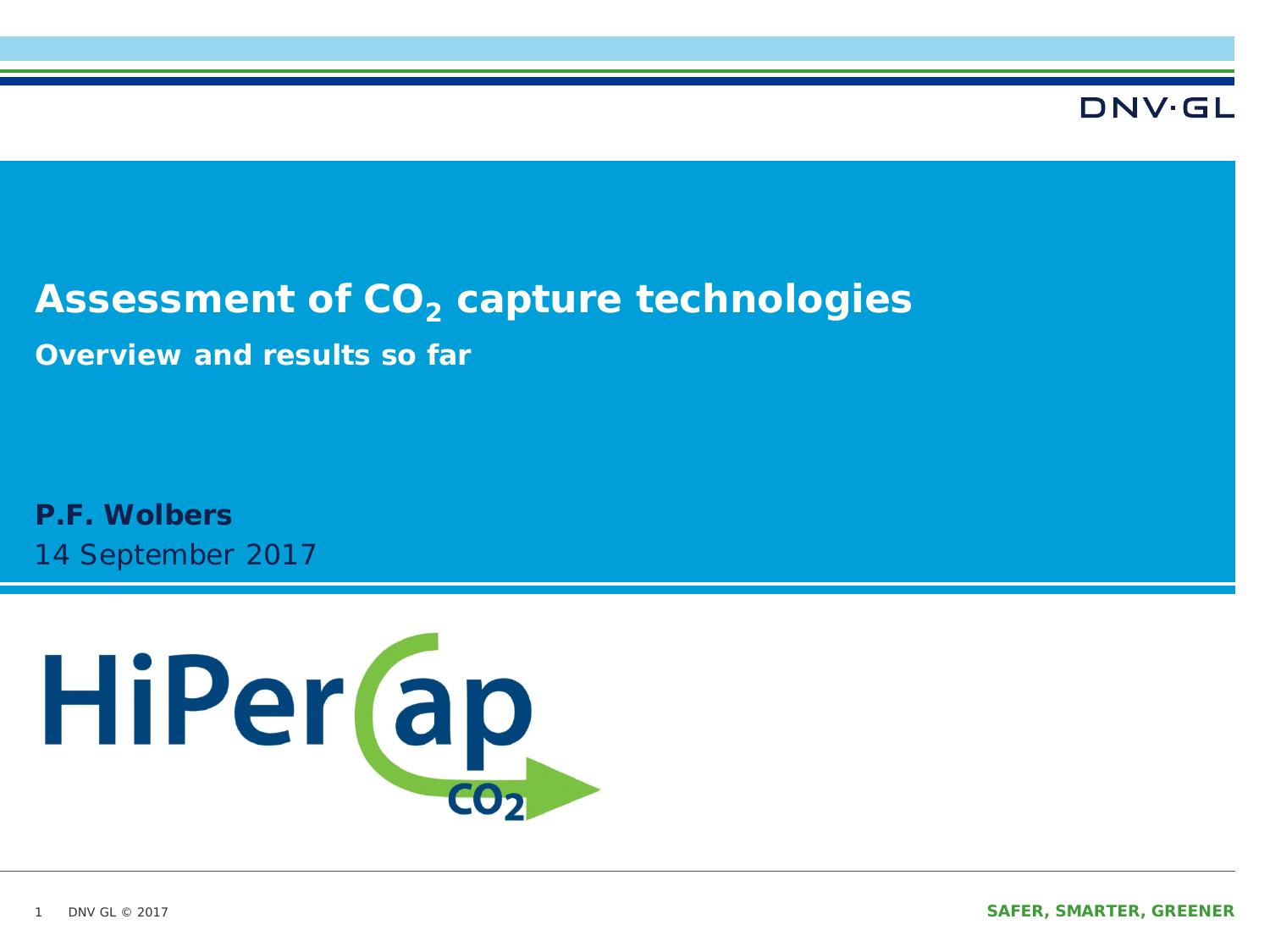## **Content**



- **Introduction**
- **Methodology** 
	- Definition of baseline
	- Assessment process
	- Definition of indicators
- **Results** 
	- Environmental assessment
	- Energy assessment
	- Cost assessment
- Conclusions and future work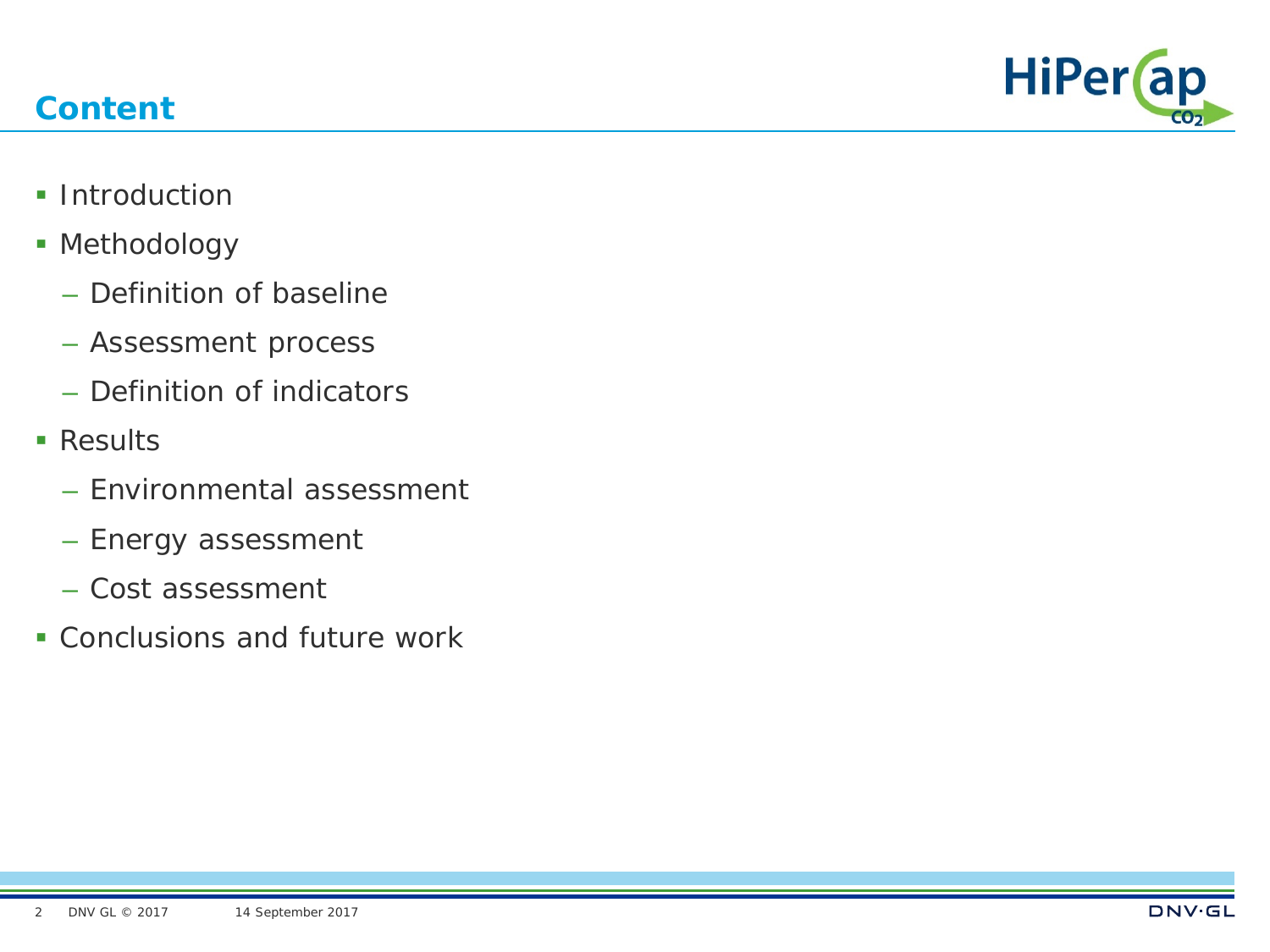# **Introduction**

**Goal** General approach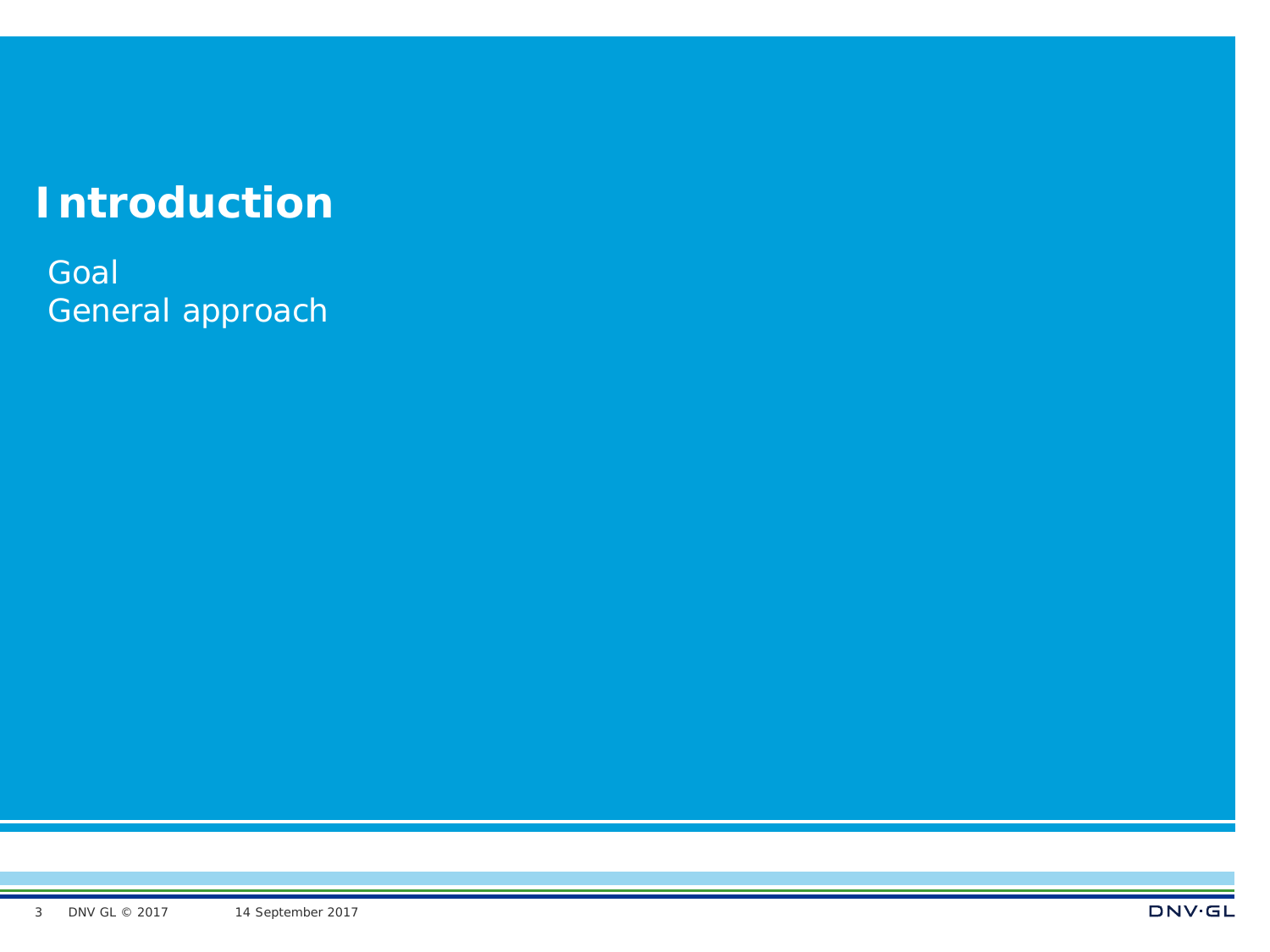#### **Methodology**



- **Two step process:** 
	- 1. Assess if technologies are capable of reaching goal(s) set out in the project as knock out criteria
		- Environmentally benign
		- Capable to meet minimum requirements with respect to:
			- Treatment of flue gases
			- Use of utilities
			- Capable to meet target of at least 85% capture and  $CO<sub>2</sub>$  purity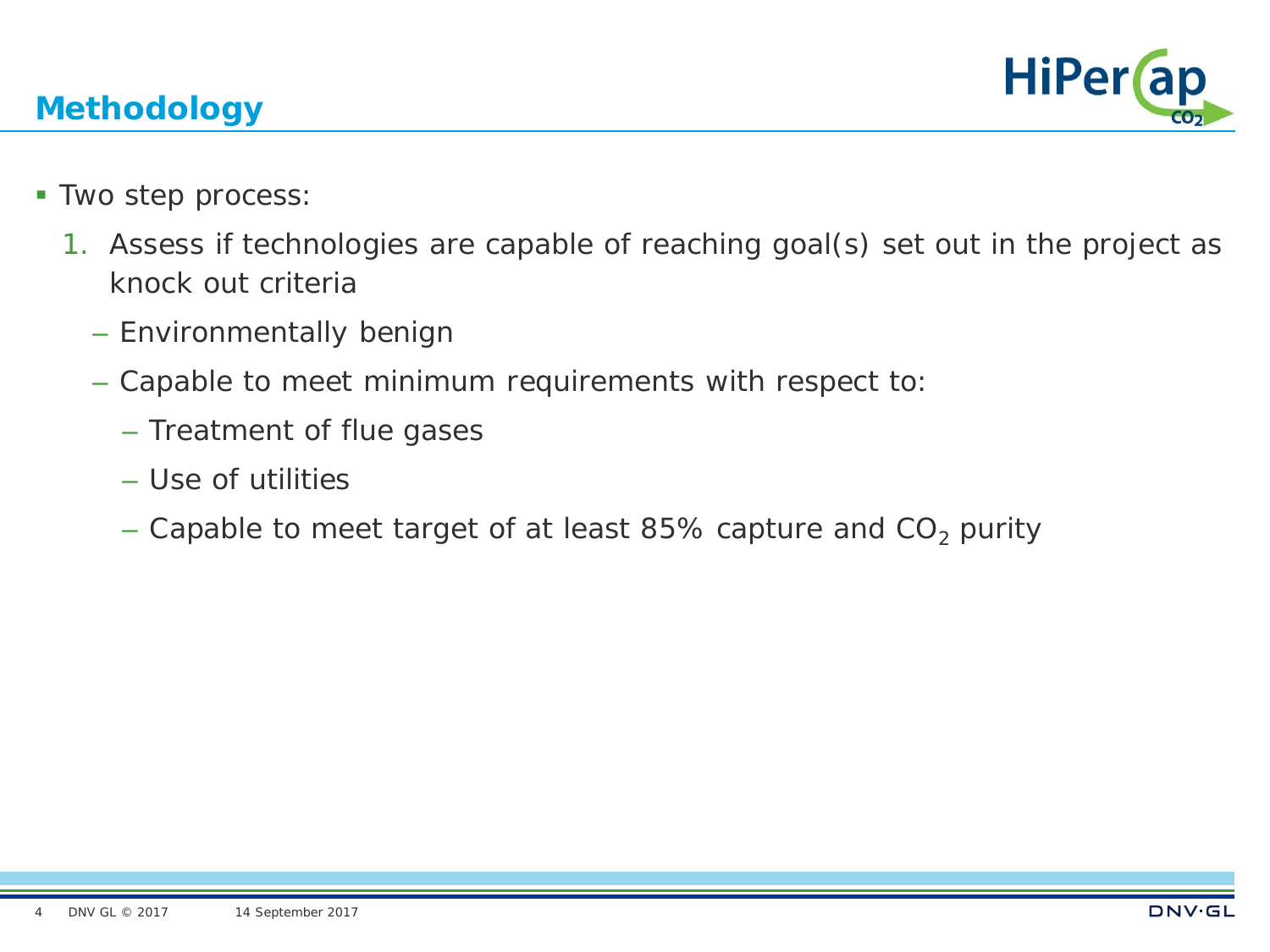## **Definition of baseline**

Power plant Capture plant Compression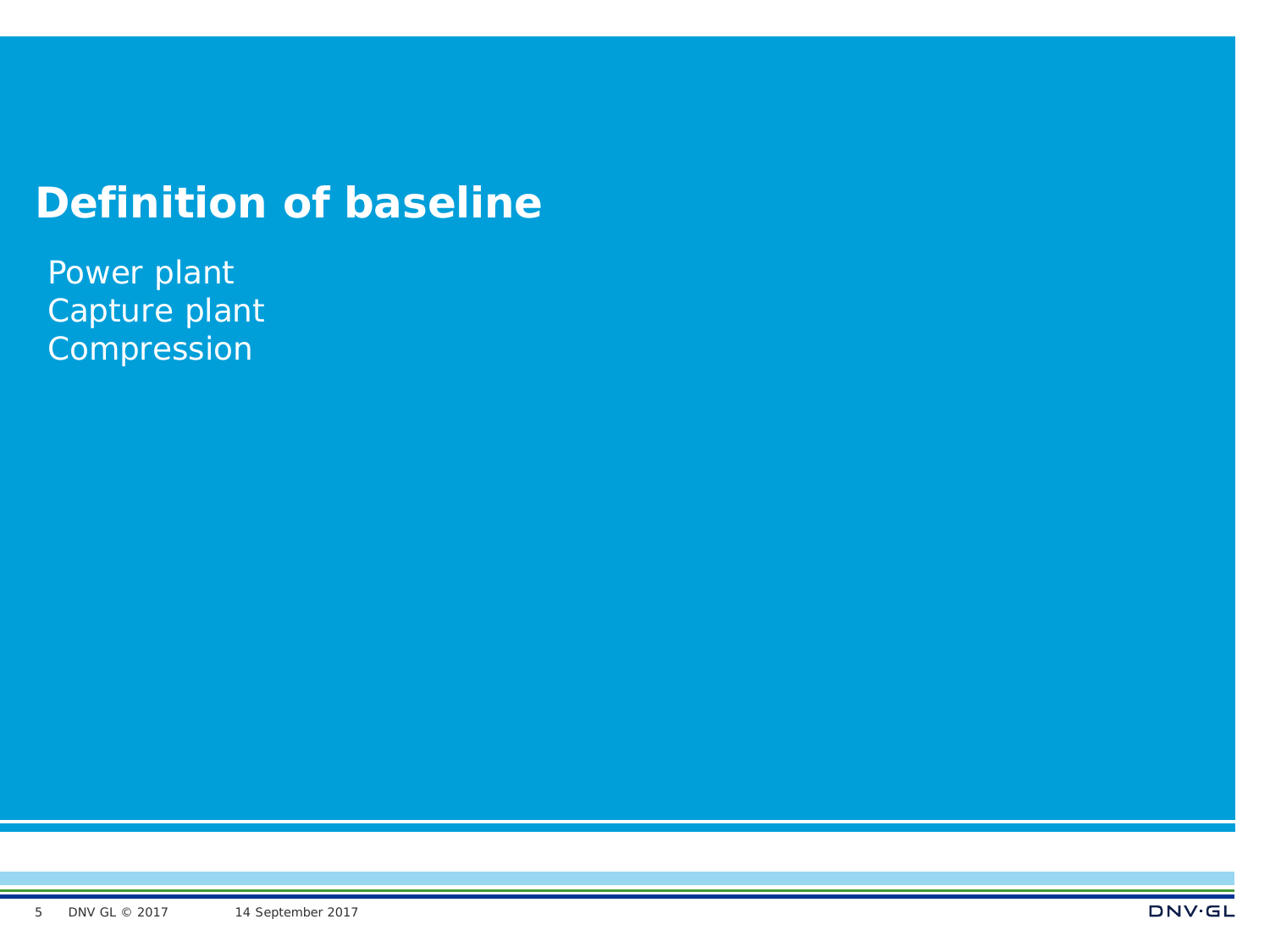#### **Power plant**



- 800 MWe advanced supercritical powerstation positioned inland
- **Modelled by Uniper PROATES software**
- **Electric efficiency of 44 %**

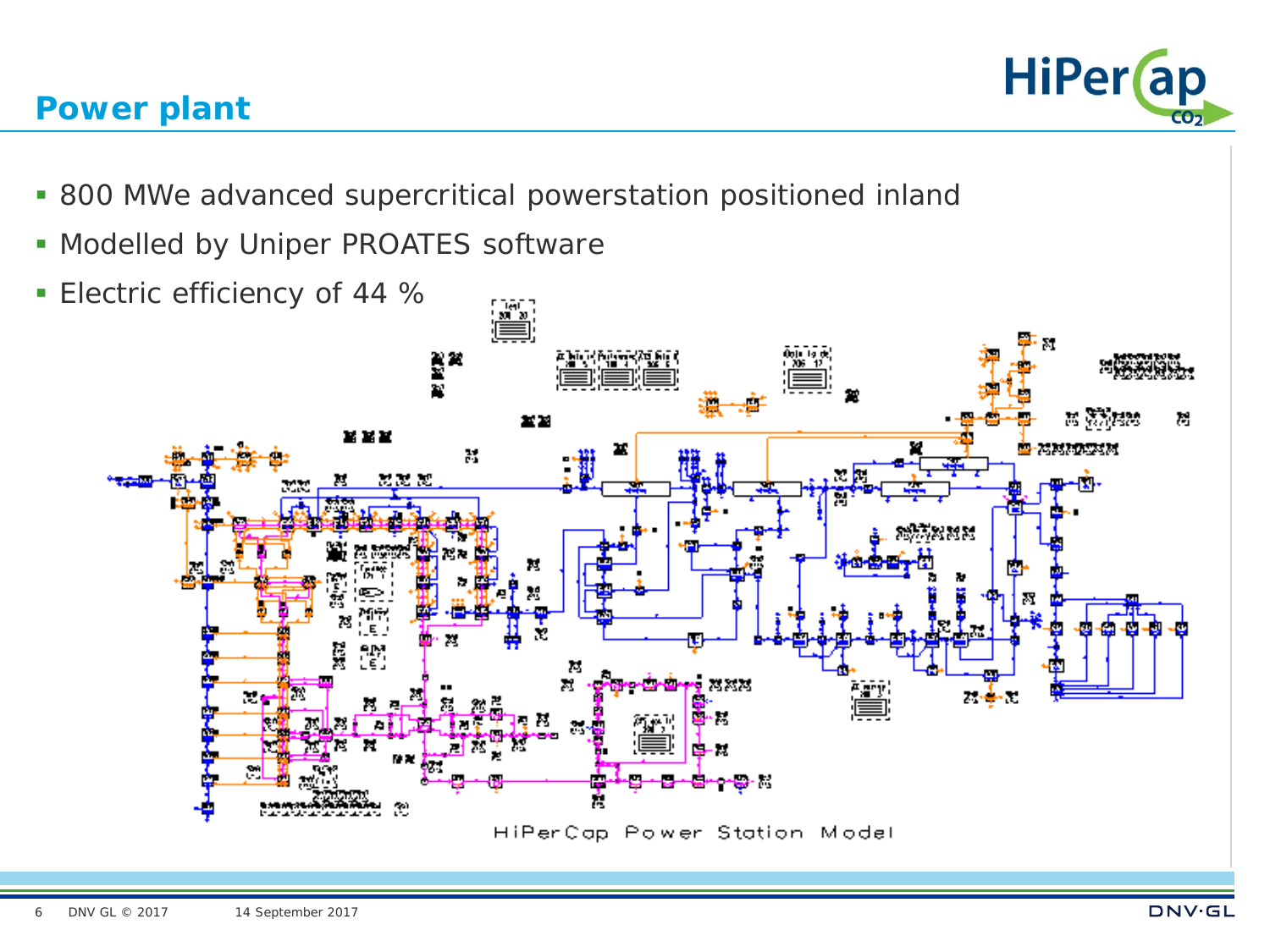#### **Reference capture**

**HiPer** ap

- **AMP-PZ solvent as used in CESAR project**
- Modelled by Sintef CO2SIM, Compression train modelled separately with aspen; outgoing pressure at 120 bar
- Key parameters:
- **Energy:** 
	- $-$  1,10 MJ kg $_{\rm CO2}$ -1 s-1 (or 0,3 MWh/tonCO $_2)$
	- 9,7 % efficiency loss of power station
	- $-$  SRD of 3 MJ  $kg_{CO2}^{-1}$
- Cost KPI
	- Baseline for other technologies
- **F**nvironmental:
	- Low degradation per kg  $CO<sub>2</sub>$
	- Harmful degradation products but prevented from emission to stack with two waterwash sections

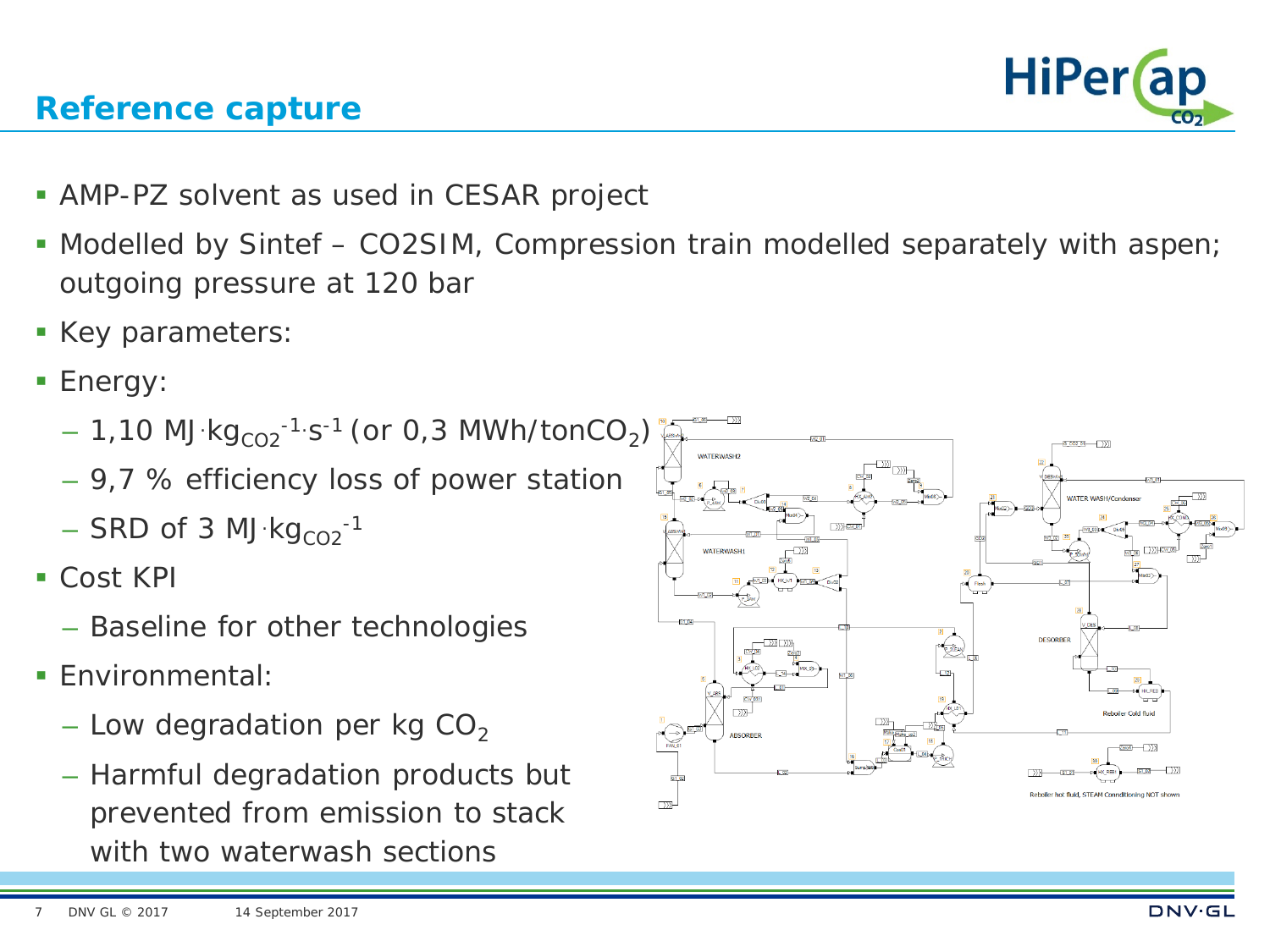# **Methodology - Assessment process**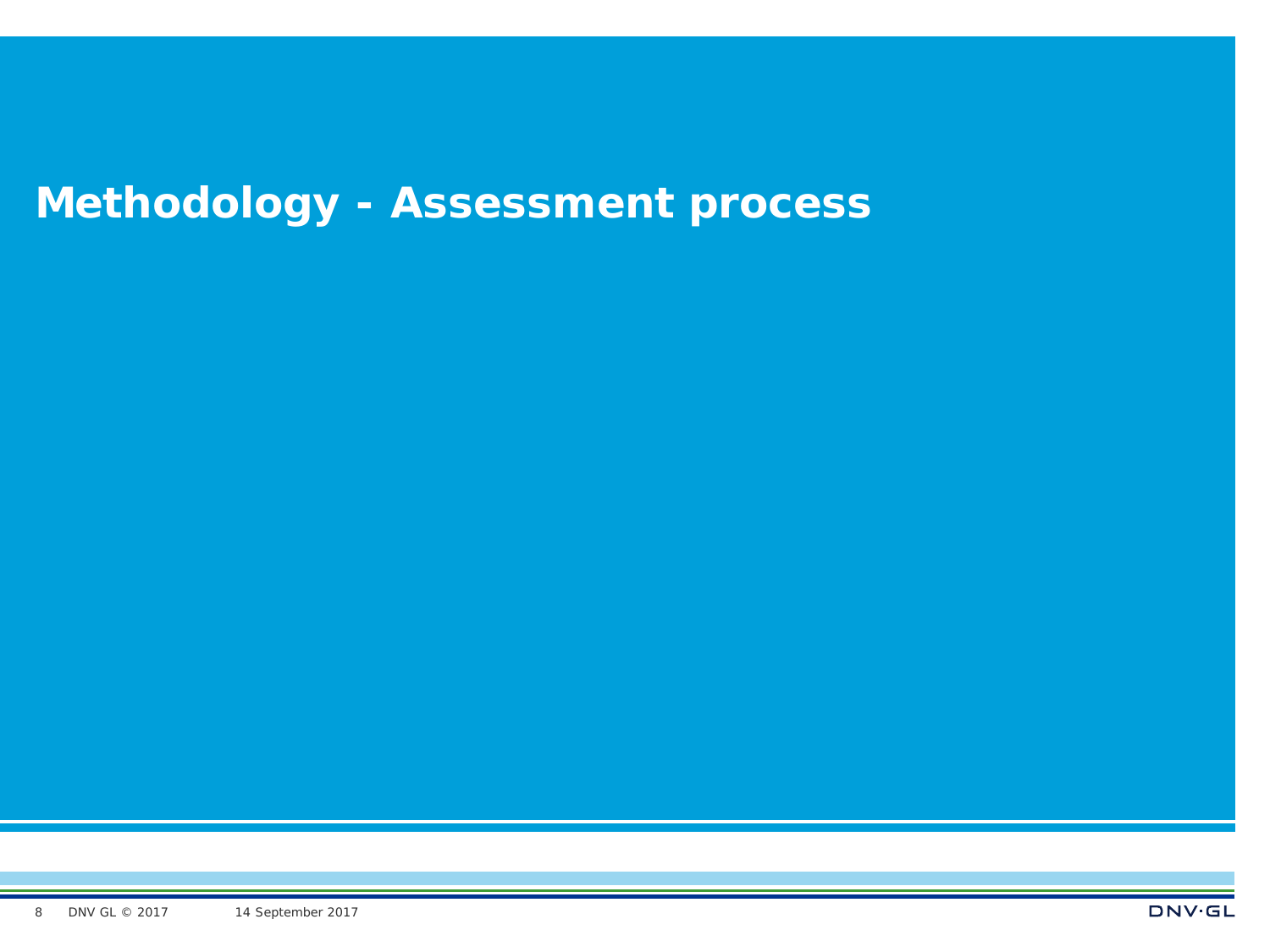

#### **Technology scopes**

- Designed to be transparent:
	- Scope 0: Laboratory data
	- Scope 1: input from scope 0 for process design
	- Scope 2/3: model/process design of full scale capture
	- Scope 4: Process integrated with capture train
	- Scope 5: integrated power and capture plant
- **Information on interfaces shared with assessment parties**
- All data checked on:
	- Consistency
	- Product specification
	- Use of utilities
	- Minimum capture rate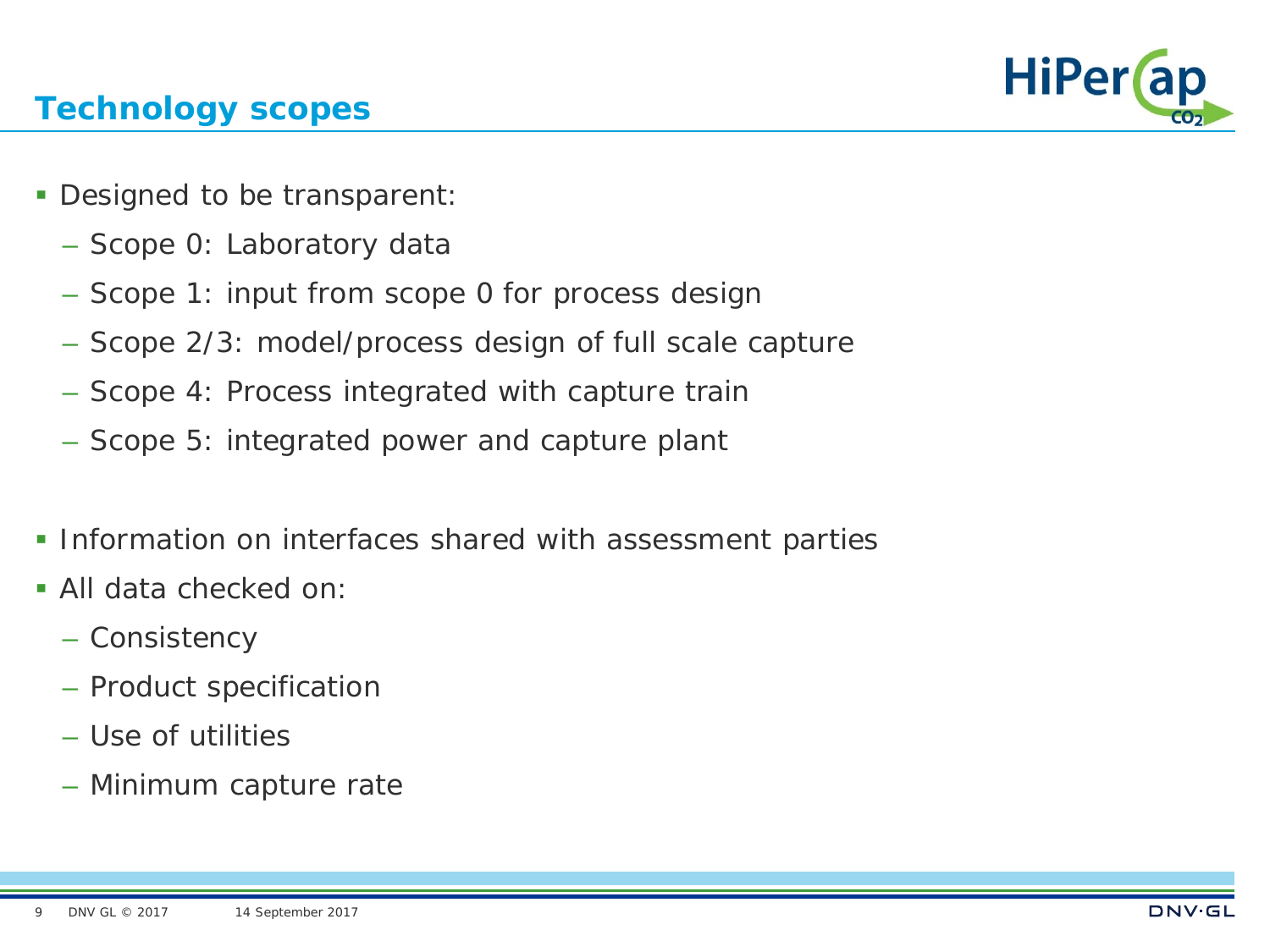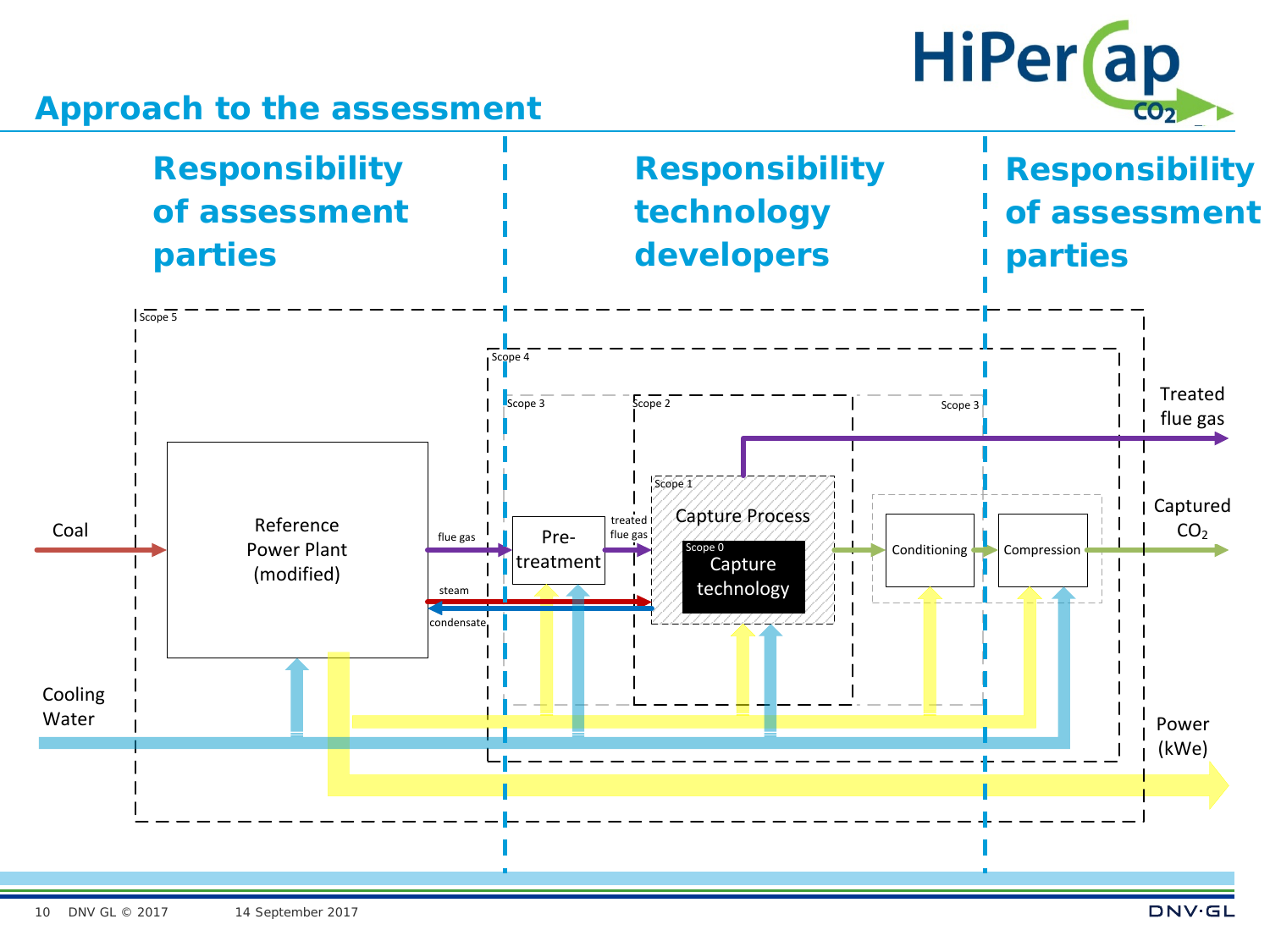

#### **Scope of the assessment**



#### **Overall comparison**

On level of key indicators the following performance can be determined:

Indicator Energy

Indicator Environmental

Indicator Cost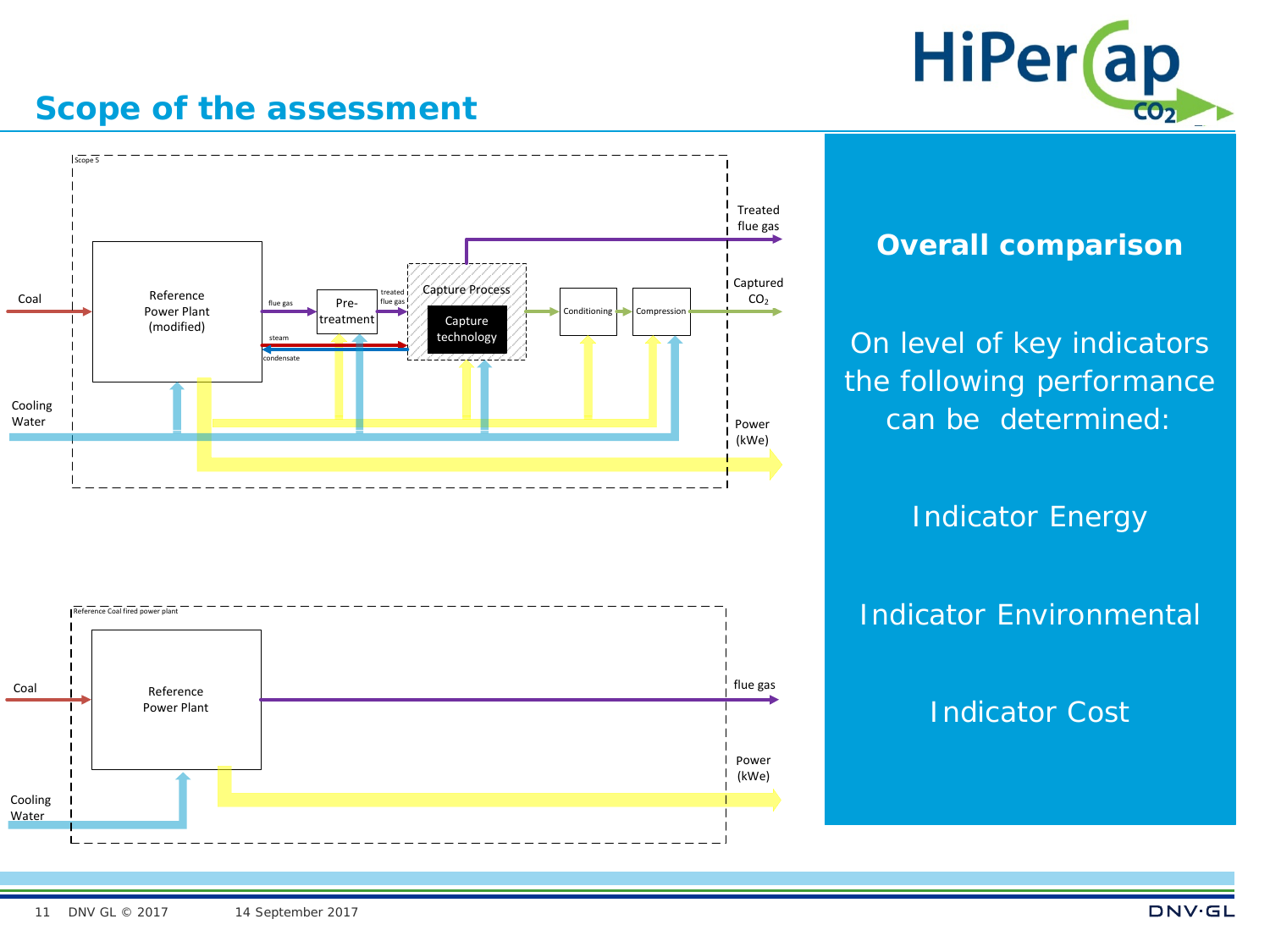

#### **Methodology process**

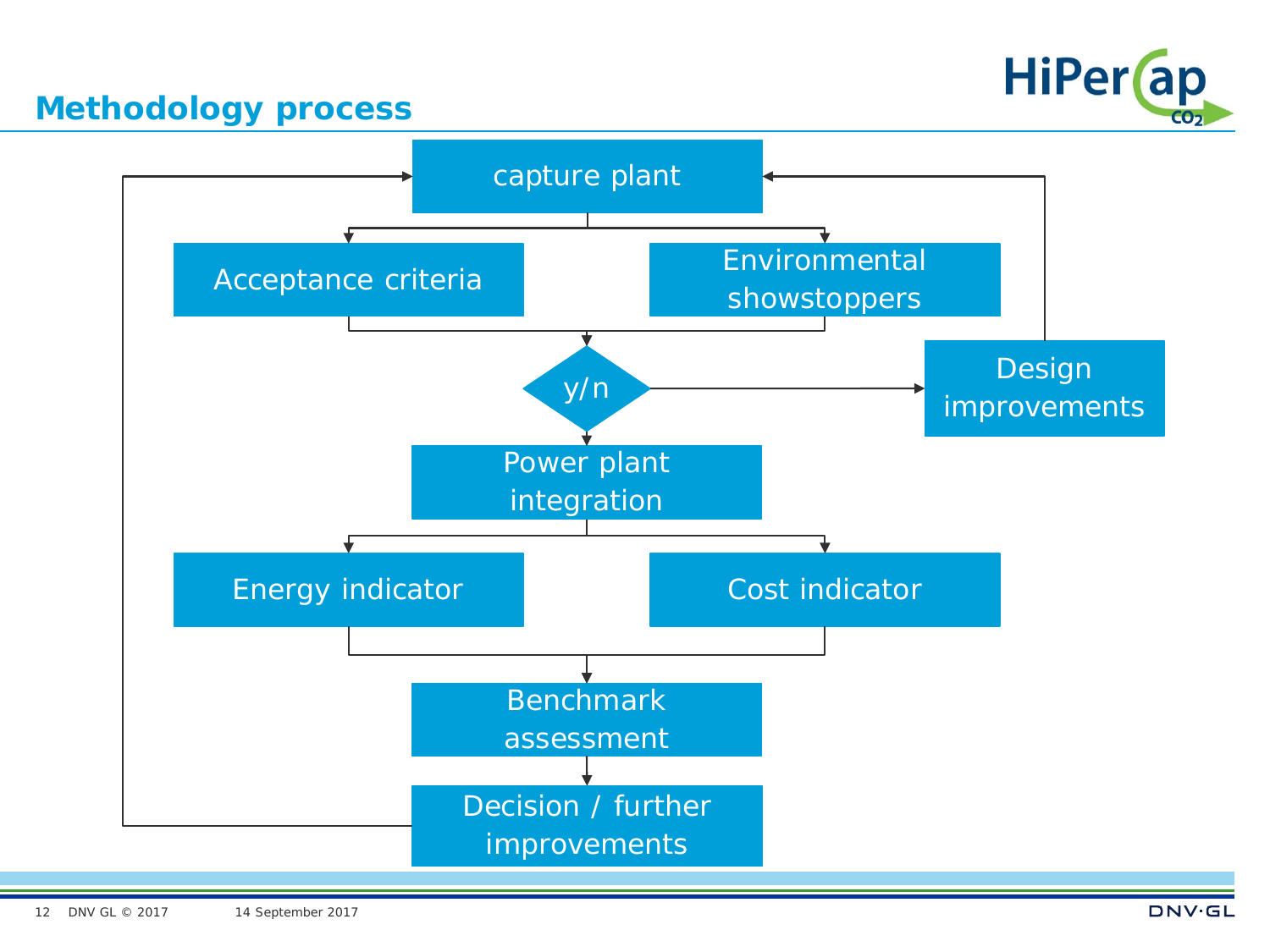# **Methodology - Definition of indicators**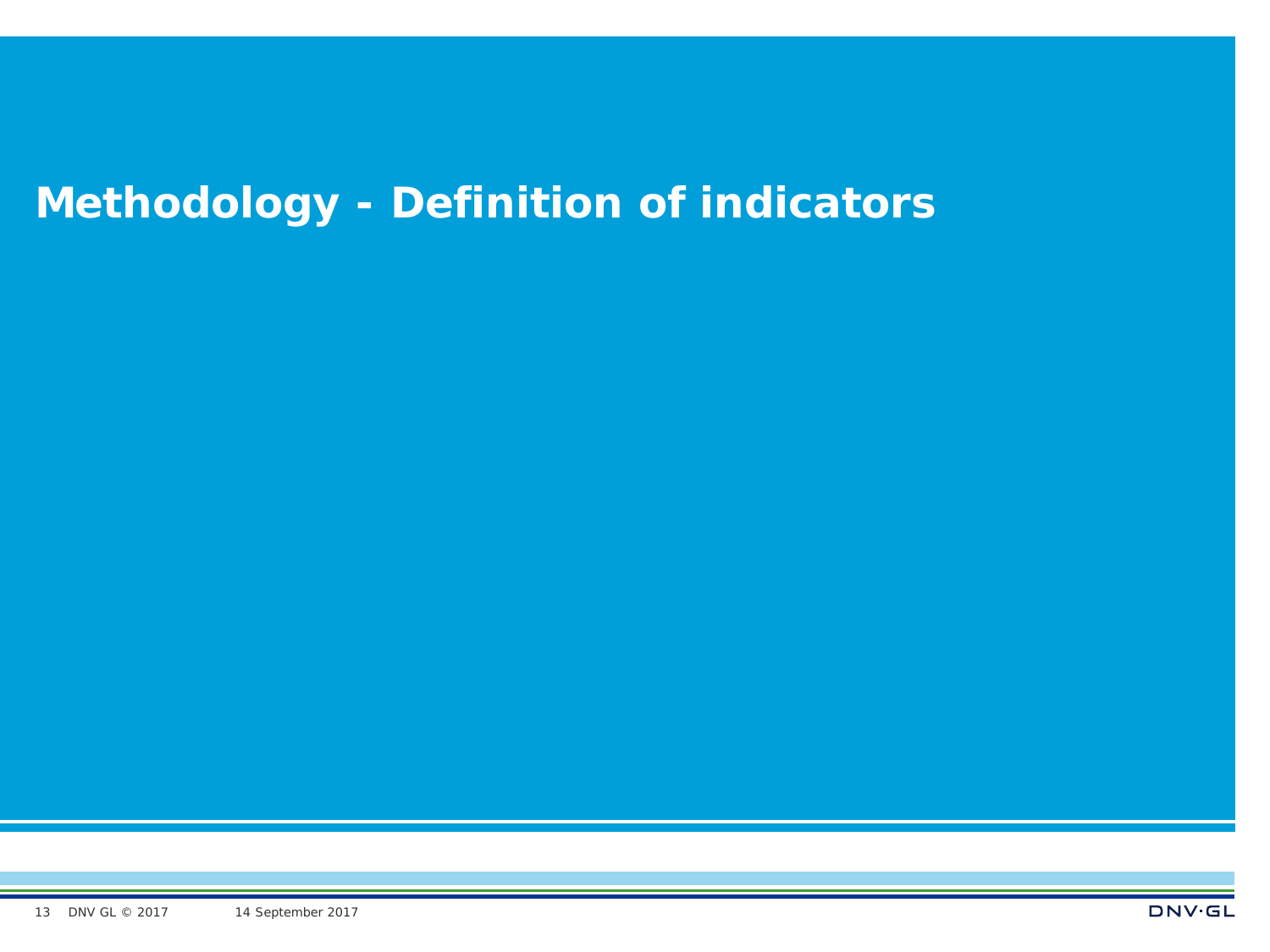

#### **Indicator Environment**

- (Sub) Goal of the project:
	- Develop a process that is environmentally benign
- **Possible via:** 
	- Use of environmental friendly solvents: e.g. Taurine, Sorbents
	- Membranes
	- Process design to minimize environmental impact
- Questionnaires proved the most accurate way to evaluate technologies at this stage: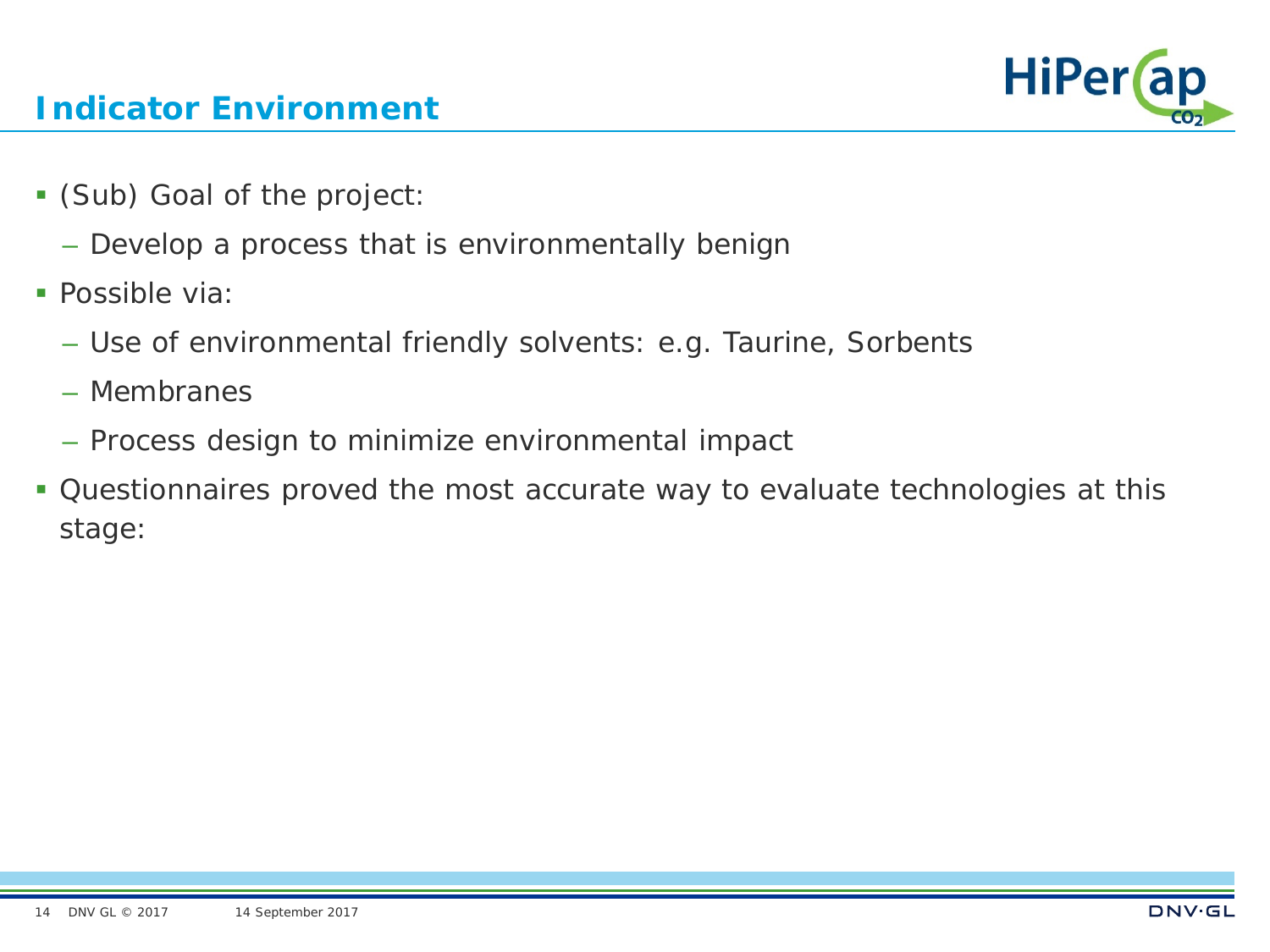

- Many indicators that give information about performance of:
	- Solvents
	- Solvent regeneration
	- Energy use
- Key indicators use all information on capture plant performance
- Output information based on:
	- primary energy
	- produced energy per kg  $CO<sub>2</sub>$

\n
$$
\mathbf{SEPAC} = \frac{\mathbf{P}_{ref} - \mathbf{P}}{\boldsymbol{\phi}_{\text{CO}_{2ref}} - \boldsymbol{\phi}_{\text{CO}_2}} \quad \text{C) } [\text{MW}_e \cdot \text{s} \cdot \text{kg}_{\text{CO}_2}^{-1}].
$$
\n

- - $P =$  net electric output of the power plant in MW<sub>e</sub>
	- $\phi_{\text{CO2}}$  = the emitted flow of CO<sub>2</sub> in  $kg_{CO_2}/s$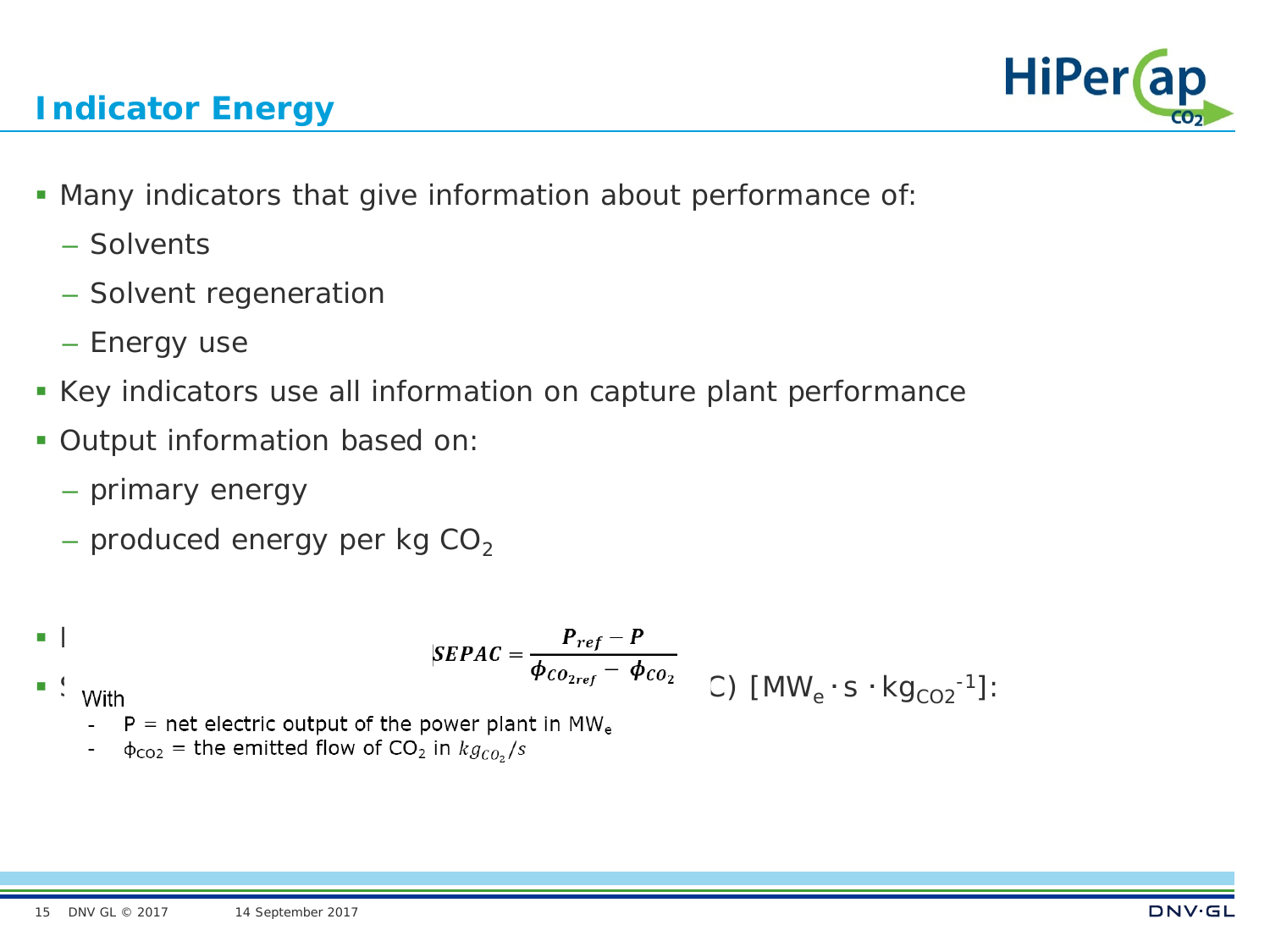

Starting points:

- Technologies at different stages of development (lab to pilot)
- **Possible to make cost estimates, but:** 
	- Tedious exercise for all technologies
	- Requires more info on equipment than available
	- large uncertainty on final development

Method developed to compare on equal basis

- Evaluation of aspects driving (drivers) the cost up or down both CAPEX and **OPEX**
- What is the impact of a driver on the total cost
- Comparison on base line reference case (CESAR1)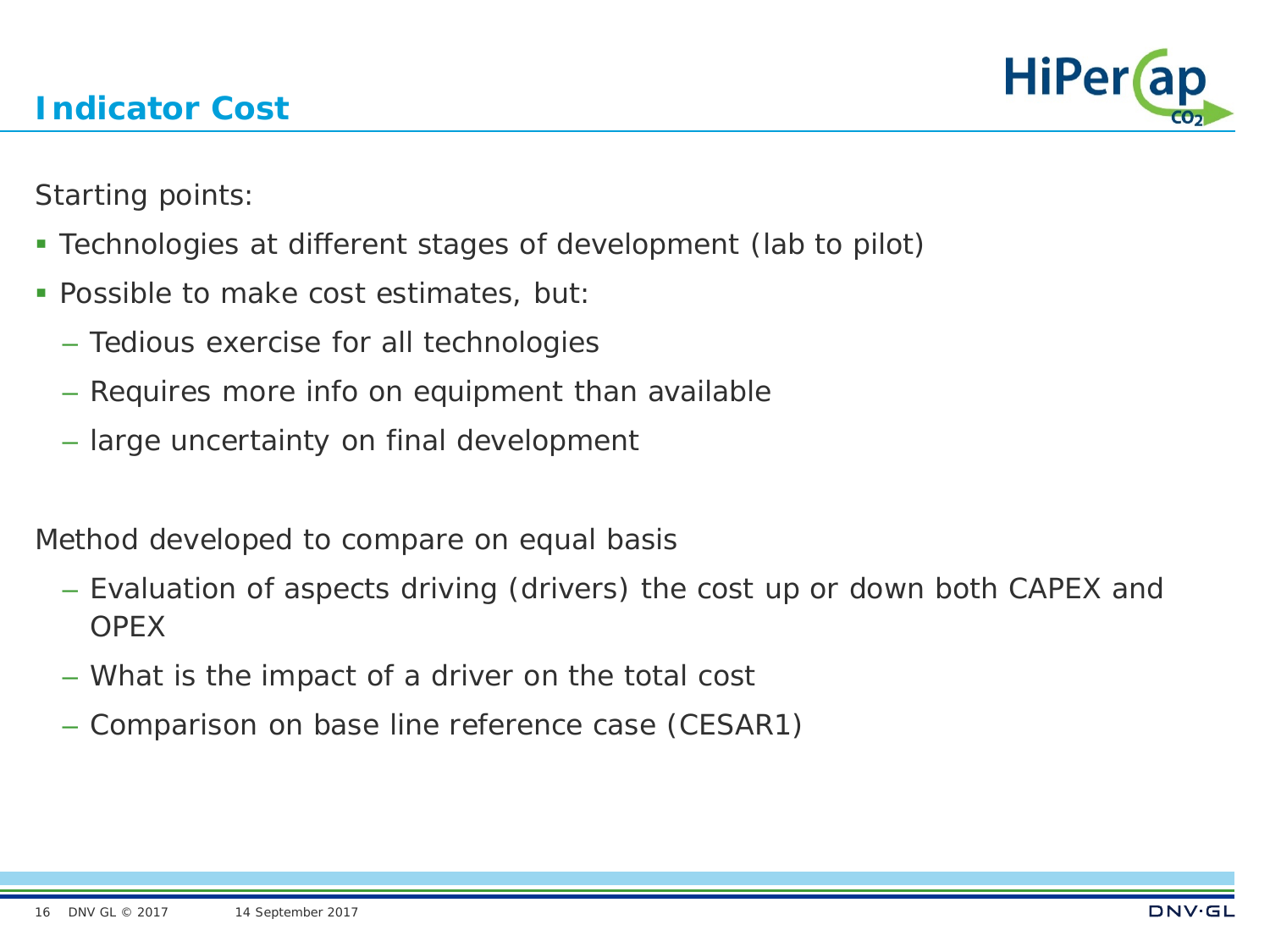

### **Cost KPI: Approach**

- Compare a case with the reference case on:
	- the cost to build the capture plant
	- the cost to operate the capture plant at a power station.
- **Three different impact categories**

| Impact on total Cost category | <b>Lower score</b> | Upper score | <b>Reference score</b> |
|-------------------------------|--------------------|-------------|------------------------|
| costs                         |                    |             | (CESAR 1)              |
| <b>High</b>                   |                    |             |                        |
| <b>Normal</b>                 |                    |             |                        |
| Low                           |                    |             |                        |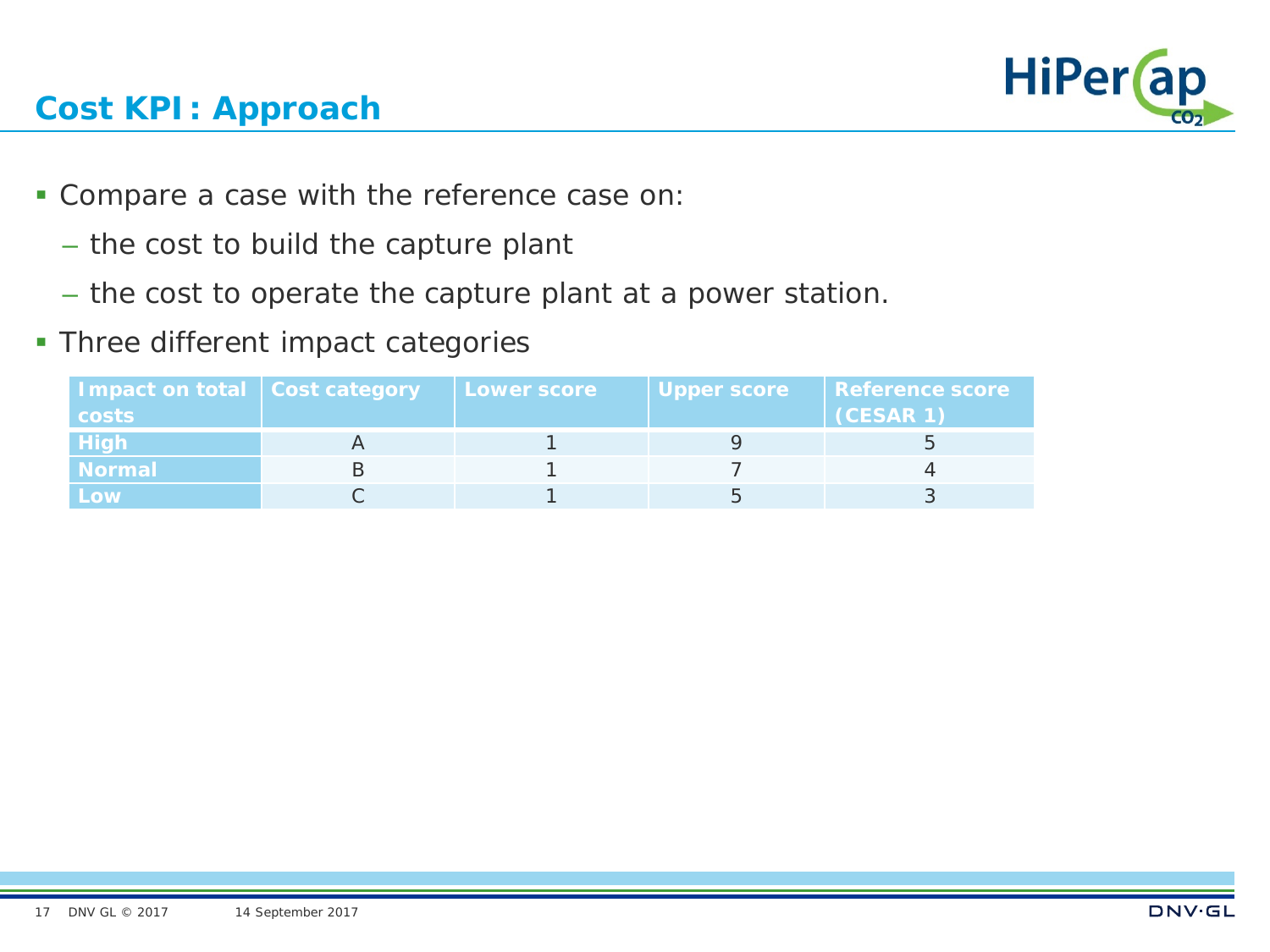

#### **Cost KPI drivers**

#### What drives the cost of a capture plant

| <b>Cost category</b>                   | <b>Score of reference case</b> |
|----------------------------------------|--------------------------------|
| <b>Complexity (category A)</b>         | 5                              |
| Footprint (category C)                 | 3                              |
| First fill (category C)                | 3                              |
| Special materials (category C)         | 3                              |
| <b>TOTAL CAPEX score</b>               | 14                             |
| <b>Availability (category A)</b>       | 5                              |
| <b>Flexibility (category B)</b>        | 4                              |
| Efficiency/Energy penalty (category A) | 5                              |
| Consumption rate (category A)          | 5                              |
| Additional consumables (category C)    | 3                              |
| Maintenance (category A)               | 5                              |
| <b>Emissions (category C)</b>          | 3                              |
| <b>TOTAL OPEX score</b>                | 30                             |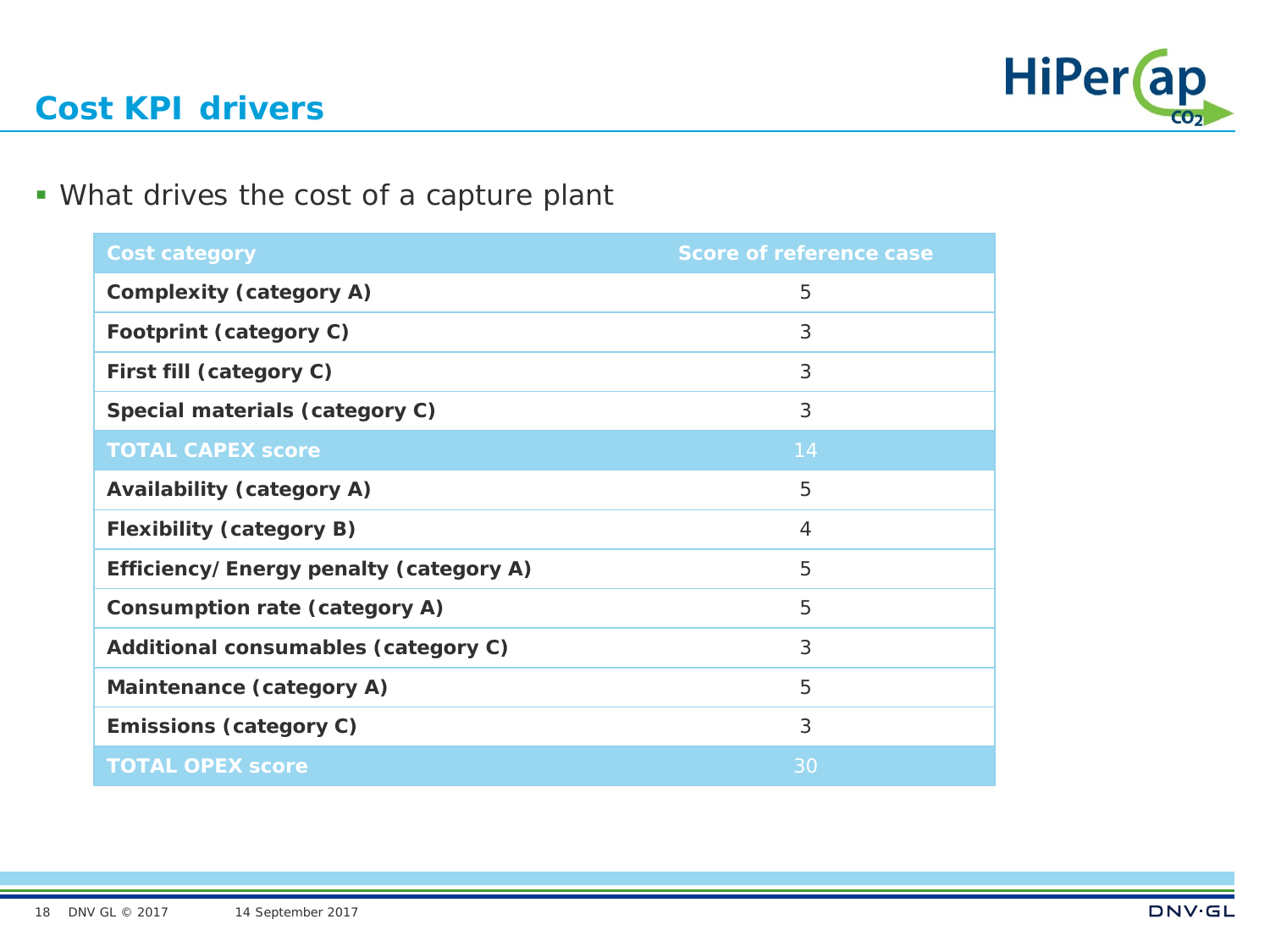## **Results of the assessment**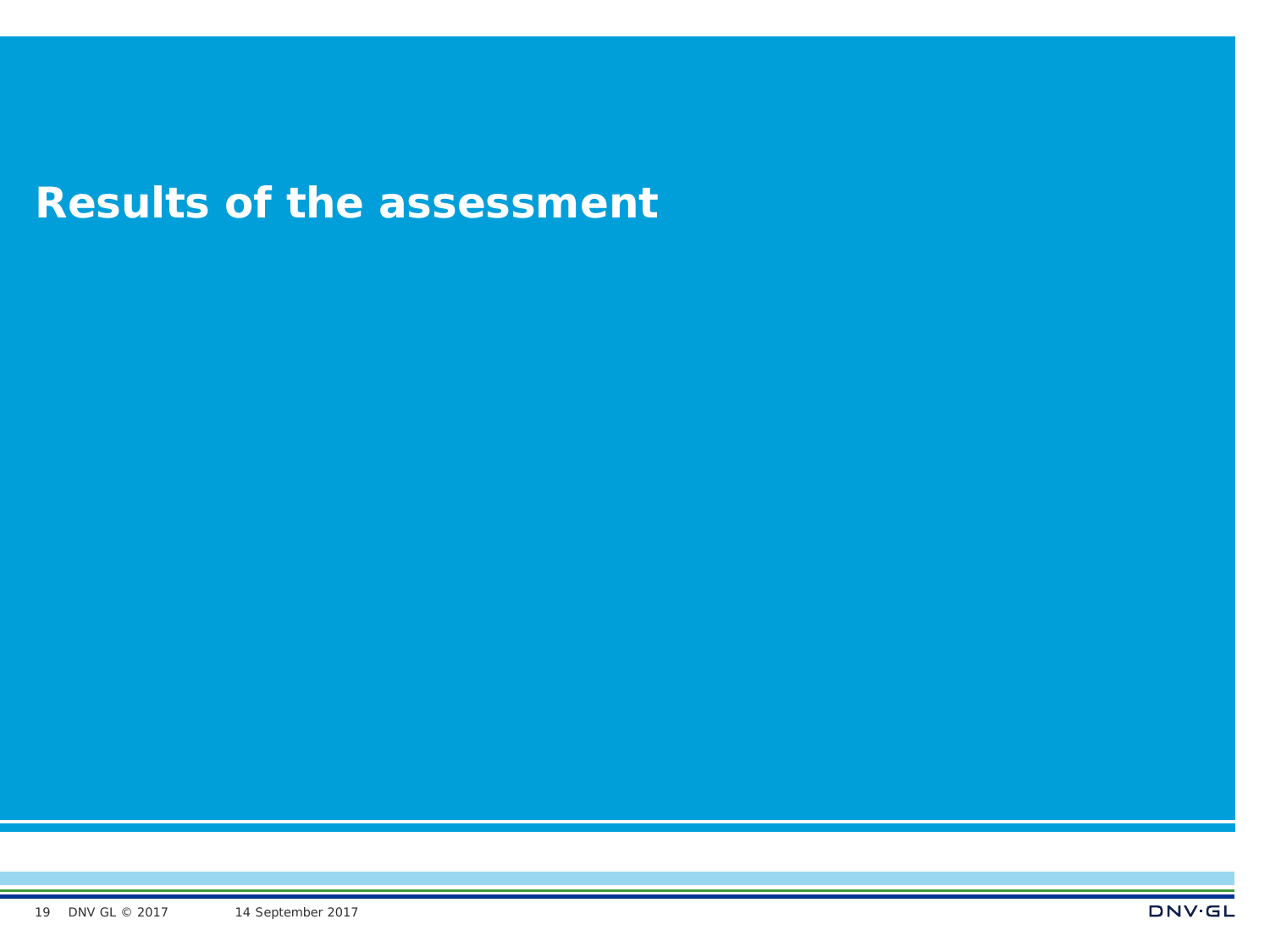

## **Energy - Example**

|                          |                                       | <b>Power Plant</b> | <b>Including</b><br>reference<br>capture plant | <b>Including</b><br>alanine capture<br>plant |
|--------------------------|---------------------------------------|--------------------|------------------------------------------------|----------------------------------------------|
| Net energy<br>Output     | <b>MW</b>                             | 746                | 581                                            | 593                                          |
| Unit Efficiency<br>(NCV) | %                                     | 44,1               | 34,4                                           | 35,1                                         |
| <b>SEPAC</b>             | MWs/kg                                |                    | 1,10                                           | 1,02                                         |
| <b>Modified</b>          | MWh/ton<br>CO <sub>2</sub>            |                    | 0, 30                                          | 0,28                                         |
| Energy<br>reduction      | $\%$                                  |                    |                                                | 7,3                                          |
| <b>SPECCA</b>            | kJ/kg                                 |                    | 3280                                           | 2968                                         |
|                          | Modified kgCoal/kgC<br>O <sub>2</sub> |                    | 0, 13                                          | 0,12                                         |
| Energy<br>reduction      | $\%$                                  |                    |                                                | 9,5                                          |
| <b>EP</b>                | %                                     |                    | 9,7                                            | 8,99                                         |
| Energy<br>reduction      | $\%$                                  |                    |                                                | 7,4                                          |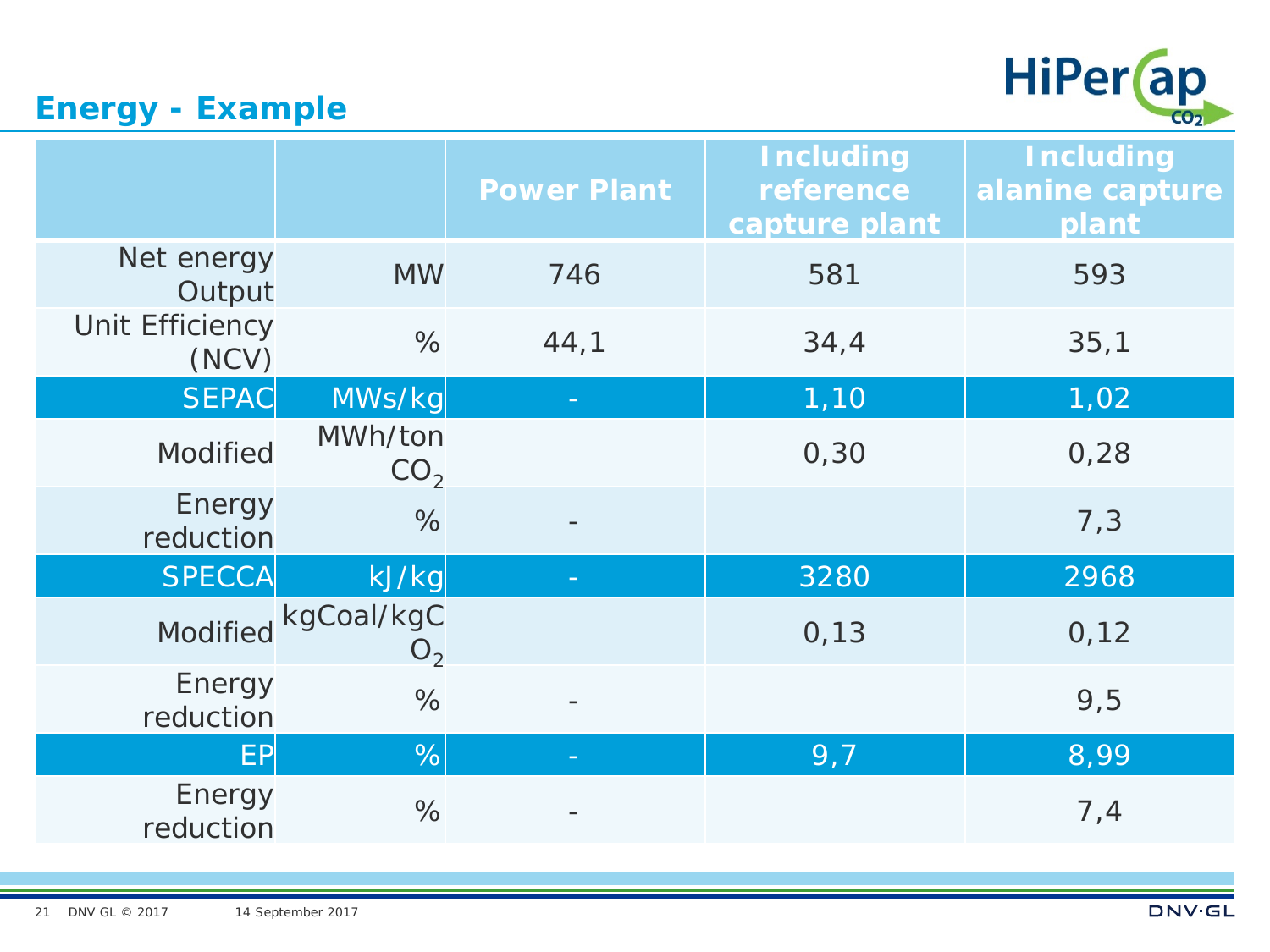

#### **Where does the energy go**

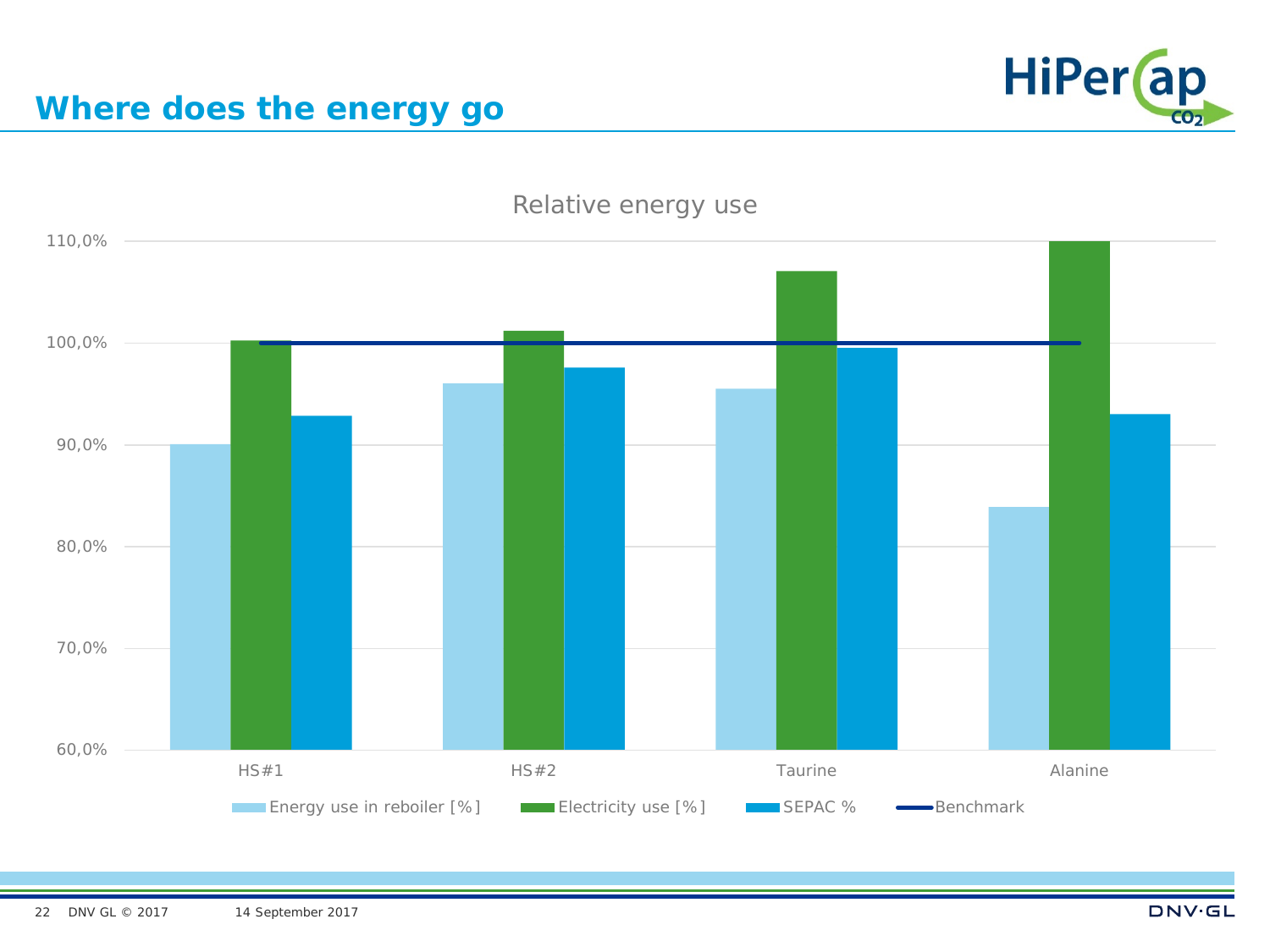

#### **Energy results**

| <b>Case</b>              | <b>SEPAC</b> | <b>Energy Reduction</b> |
|--------------------------|--------------|-------------------------|
| <b>CESAR 1 BASE</b>      | 1,10         | 0%                      |
| Task $1.1 - PRLD$        | 1,36         | $-24%$                  |
| Task 1.1 - DMMEA         | 1,09         | $1\%$                   |
| Task $1.2$ – Taurine     | 1,07         | 2%                      |
| Task 1.2 - Alanine       | 1,02         | 7%                      |
| Task 1.3 - Sol1          | 1,04         | 5%                      |
| Task $1.3 - Sol2$        | 1,10         | 0%                      |
| Task $2.2$ – FBTSA (HE1) | 2,13         | $-95%$                  |
| Task $2.2 - MBTSA$       | 1,61         | $-47%$                  |
| Task $3.1 - FSCM1$       | 1,34         | $-22%$                  |
| Task $3.1 - FSCM2$       | 1,34         | $-22%$                  |
| Task $3.2 -$ lon1        | 1,29         | $-18%$                  |
| Task $3.2 -$ lon2        | 1,55         | $-41%$                  |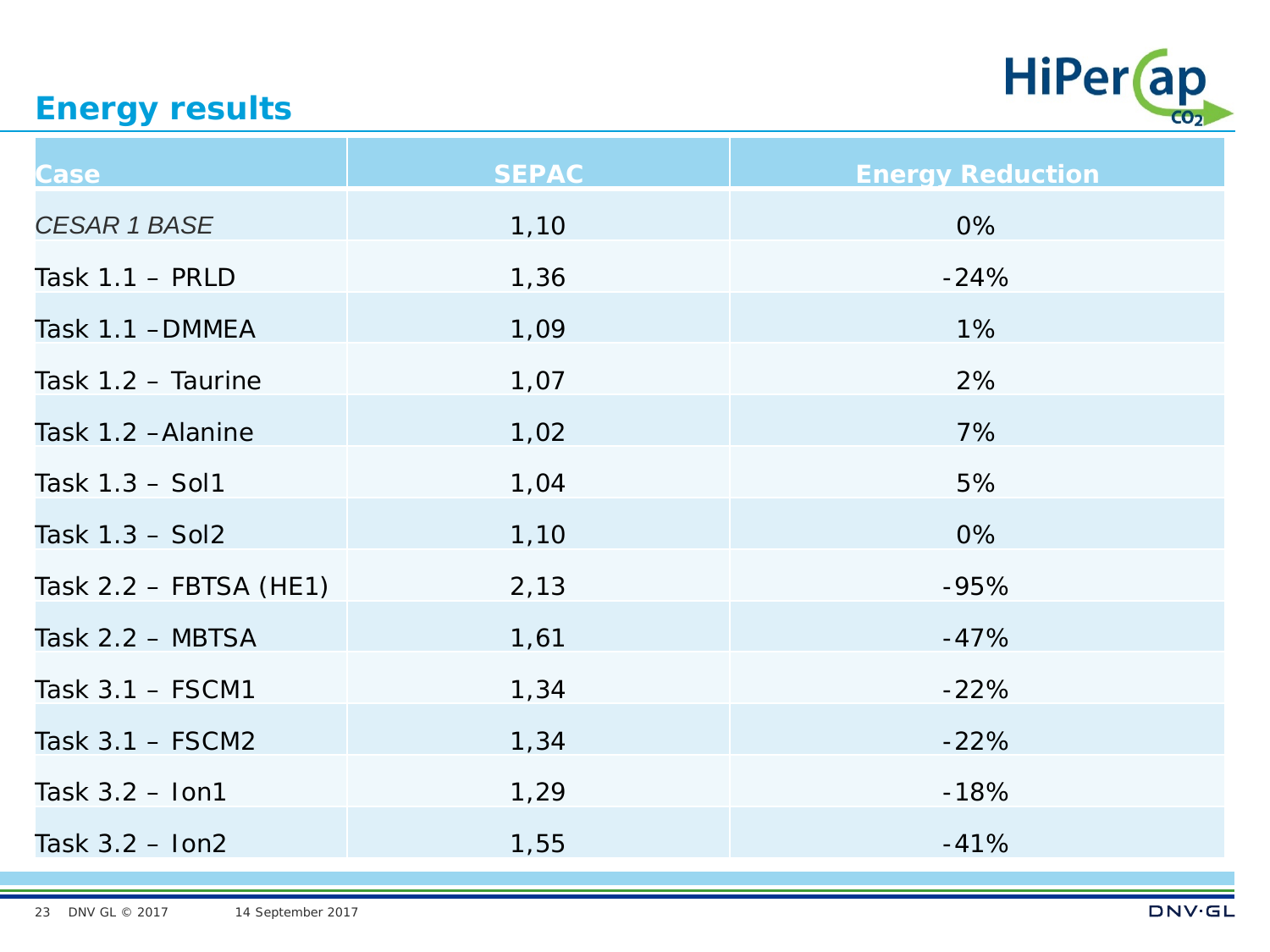

| <b>Cost category</b>                   | reference case | Score of Score of alanine<br>case |
|----------------------------------------|----------------|-----------------------------------|
| <b>Complexity (category A)</b>         | 5              | 5(0)                              |
| Footprint (category C)                 | 3              | 3(0)                              |
| First fill (category C)                | 3              | 4 $(+1)$                          |
| Special materials (category C)         | 3              | $2(-1)$                           |
| <b>TOTAL CAPEX score</b>               | 14             | 14                                |
| <b>Availability (category A)</b>       | 5              | $4(-1)$                           |
| <b>Flexibility (category B)</b>        | $\overline{4}$ | 4(0)                              |
| Efficiency/Energy penalty (category A) | 5              | $7(+2)$                           |
| Consumption rate (category A)          | 5              | $3(-2)$                           |
| Additional consumables (category C)    | 3              | 3(0)                              |
| Maintenance (category A)               | 5              | $3(-2)$                           |
| <b>Emissions (category C)</b>          | 3              | $4 (+1)$                          |
| <b>TOTAL OPEX score</b>                | 30             | 28                                |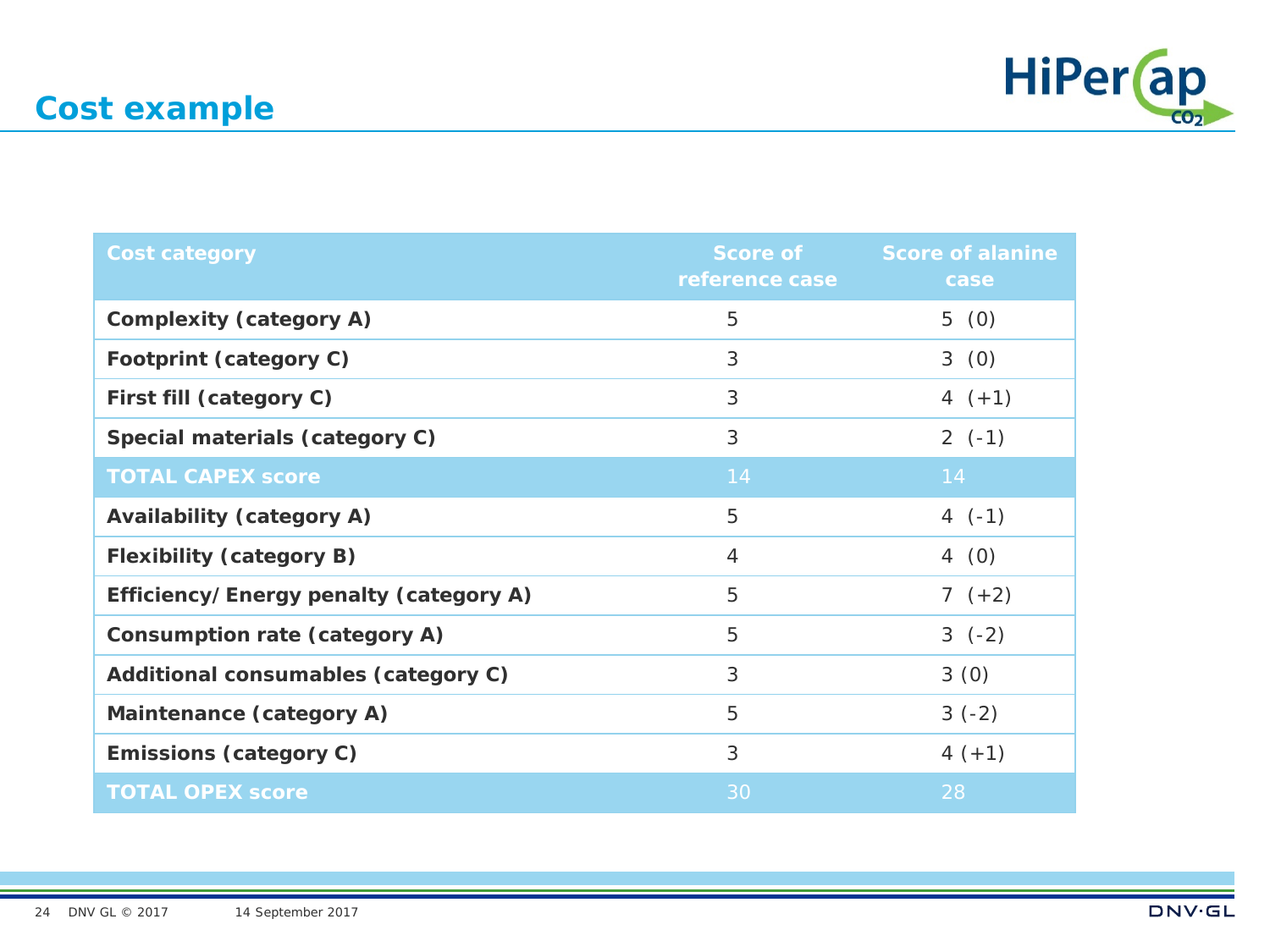

#### **Cost results**

|                     | <b>CAPEX</b> | <b>OPEX</b> | <b>Total</b> | <b>Total normalized</b> |
|---------------------|--------------|-------------|--------------|-------------------------|
| <b>CESAR 1 BASE</b> | 14           | 30          | 74           | 100                     |
| Task $1.1 - DMMEA$  | 10           | 26          | 62           | 84                      |
| Task 1.2 - Alanine  | 14           | 28          | 70           | 95                      |
| Task 1.2 - Taurine  | 15           | 27          | 69           | 93                      |
| Task 1.3 - Sol 1    | 11           | 26          | 63           | 85                      |
| Task $1.3 - Sol 2$  | 12           | 27          | 66           | 89                      |
| Task 2.3 - MBTSA    | 12           | 24          | 60           | 81                      |
| Task 3.2 - ION 1    | 8            | 24          | 56           | 76                      |
| Task $2.2$ – FBTSA  | 13           | 25          | 63           | 85                      |

 $Total = CAPEX + (2 \times OPEX)$ 

The results show that none of the novel capture technologies outperforms the CESAR 1 reference case on Cost KPI.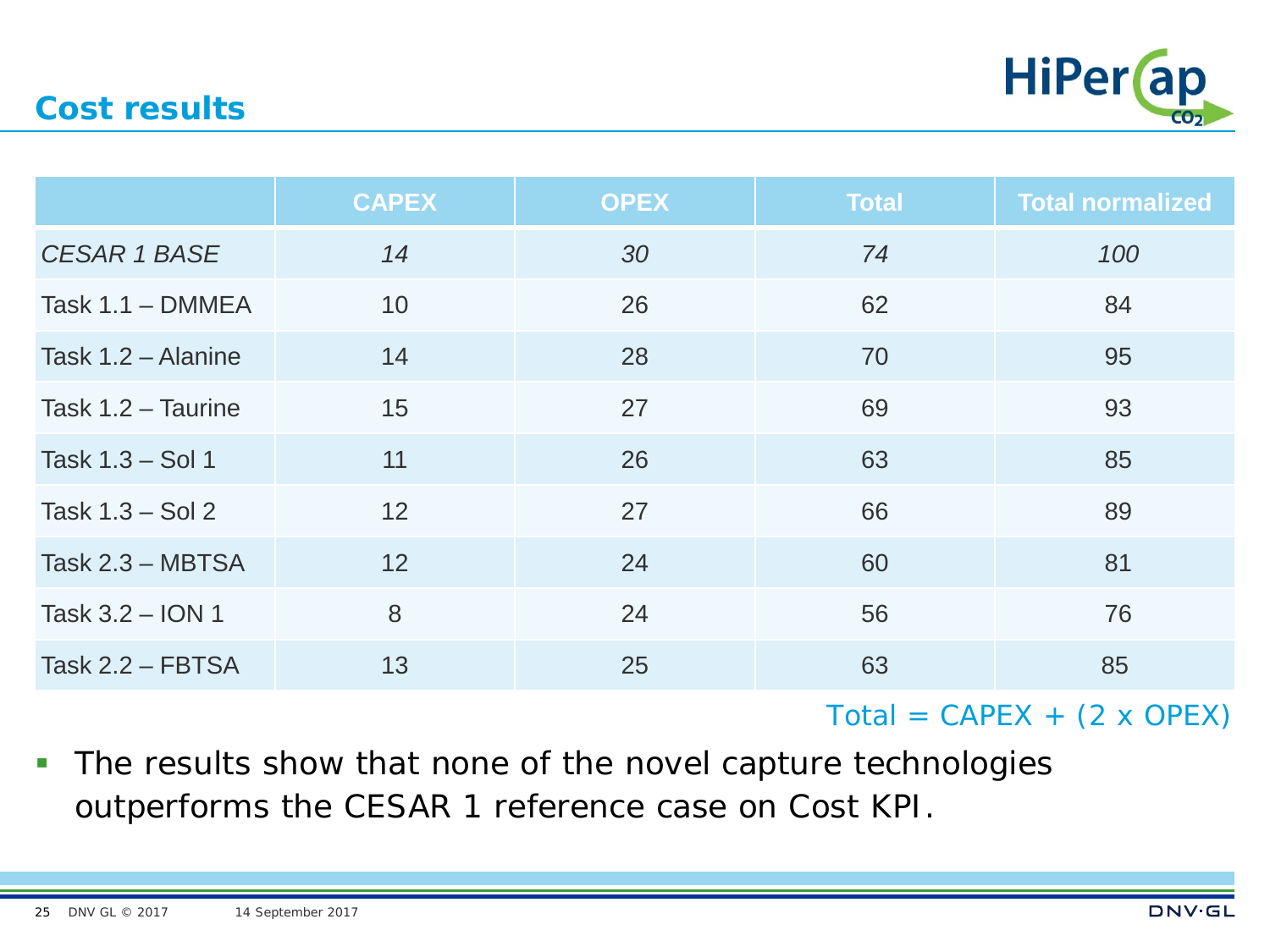#### **Energy KPI**

| <b>Rank</b>    | <b>Case</b>         | Capture rate (%) |
|----------------|---------------------|------------------|
| 1              | Task 1.2 - Alanine  | 90               |
| 2              | Task 1.3 – Sol 1    | 90               |
| 3              | Task 1.2 - Taurine  | 90               |
| $\overline{4}$ | Task $1.1 - DMMEA$  | 90               |
| 5              | Task $1.3 - Sol 2$  | 90               |
| 6              | <b>CESAR 1 BASE</b> | 90               |
| $\overline{7}$ | Task 3.2 - ION 1    | 85               |
| 8              | Task 3.1 – FSCM 1   | 85               |
| 8              | Task 3.1 – FSCM 2   | 85               |
| 10             | Task $1.1 - PRLD$   | 85               |
| 11             | Task 3.2 - ION 2    | 85               |
| 12             | $Task 2.3 - MBTSA1$ | 71               |
| 13             | Task $2.2 - HE1$    | 85               |
|                |                     |                  |

| <b>Rank</b>    | <b>Case</b>         |
|----------------|---------------------|
| 1              | <b>CESAR 1 BASE</b> |
| $\overline{2}$ | Task 1.2 - Alanine  |
| 3              | Task 1.2 - Taurine  |
| $\overline{4}$ | Task $1.3 - Sol 2$  |
| 5              | Task $1.1 - DMMEA$  |
| 6              | Task 1.3 - Sol 1    |
| $\overline{7}$ | Task $2.2 - HE1$    |
| 8              | Task $2.3 - MBTSA1$ |
| 9              | Task 3.2 - ION 1    |

*1 Task 2.3 – MBTSA case do not meet the minimum requirements*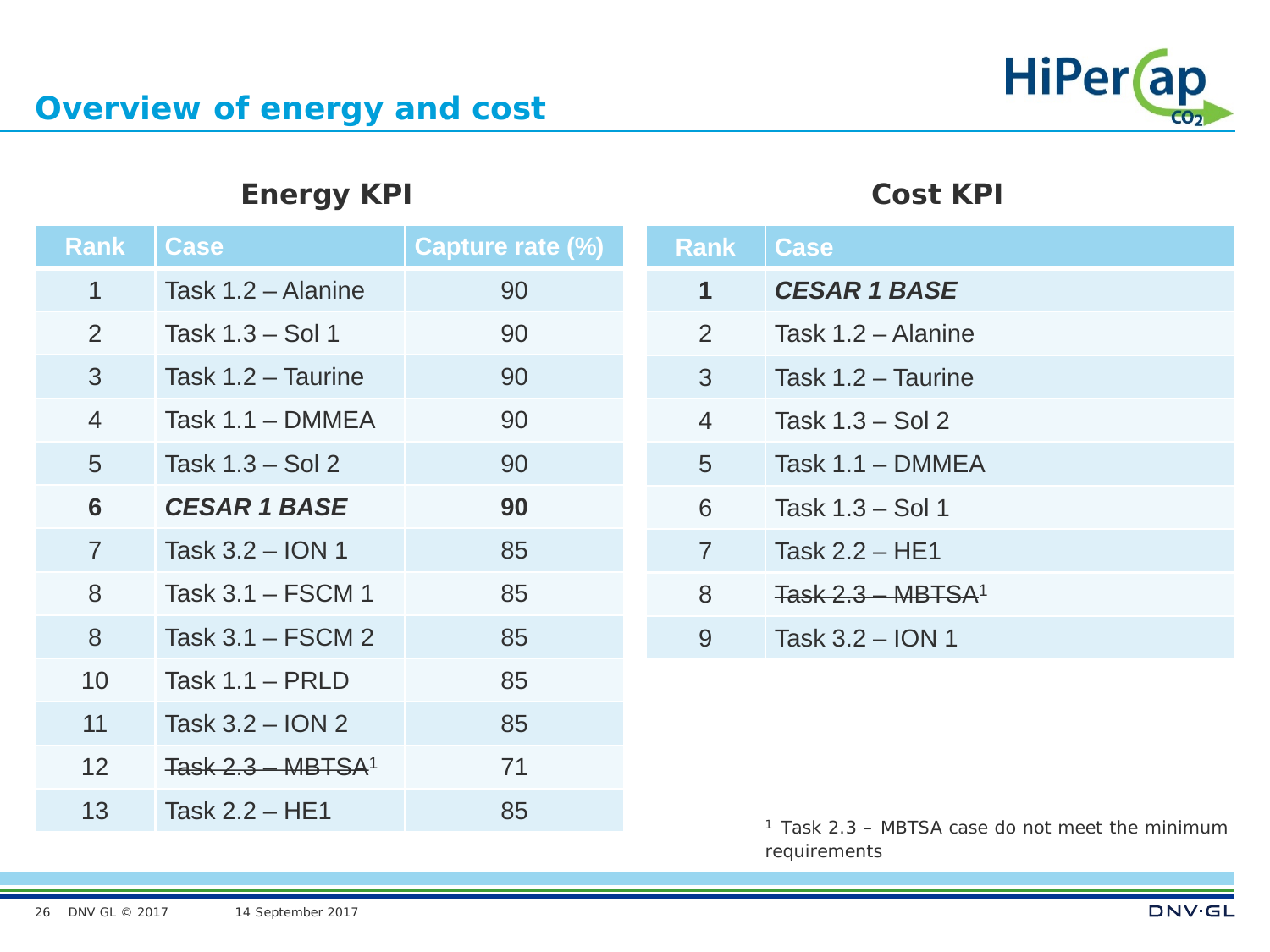- The assessment of the Energy KPI for the novel capture technologies, shows that none of the technologies outperforms CESAR 1 by 25 %.
- The best performing novel capture technology has a 7,2 % lower energy penalty compared to CESAR 1.
- The assessment of the Cost KPI for the evaluated capture technologies, indicates that the costs are higher compared to the CESAR 1 case.
- Given that the capture technologies are novel and that the focus has been on developing more energy efficient and more environmentally benign processes, this result is not surprising.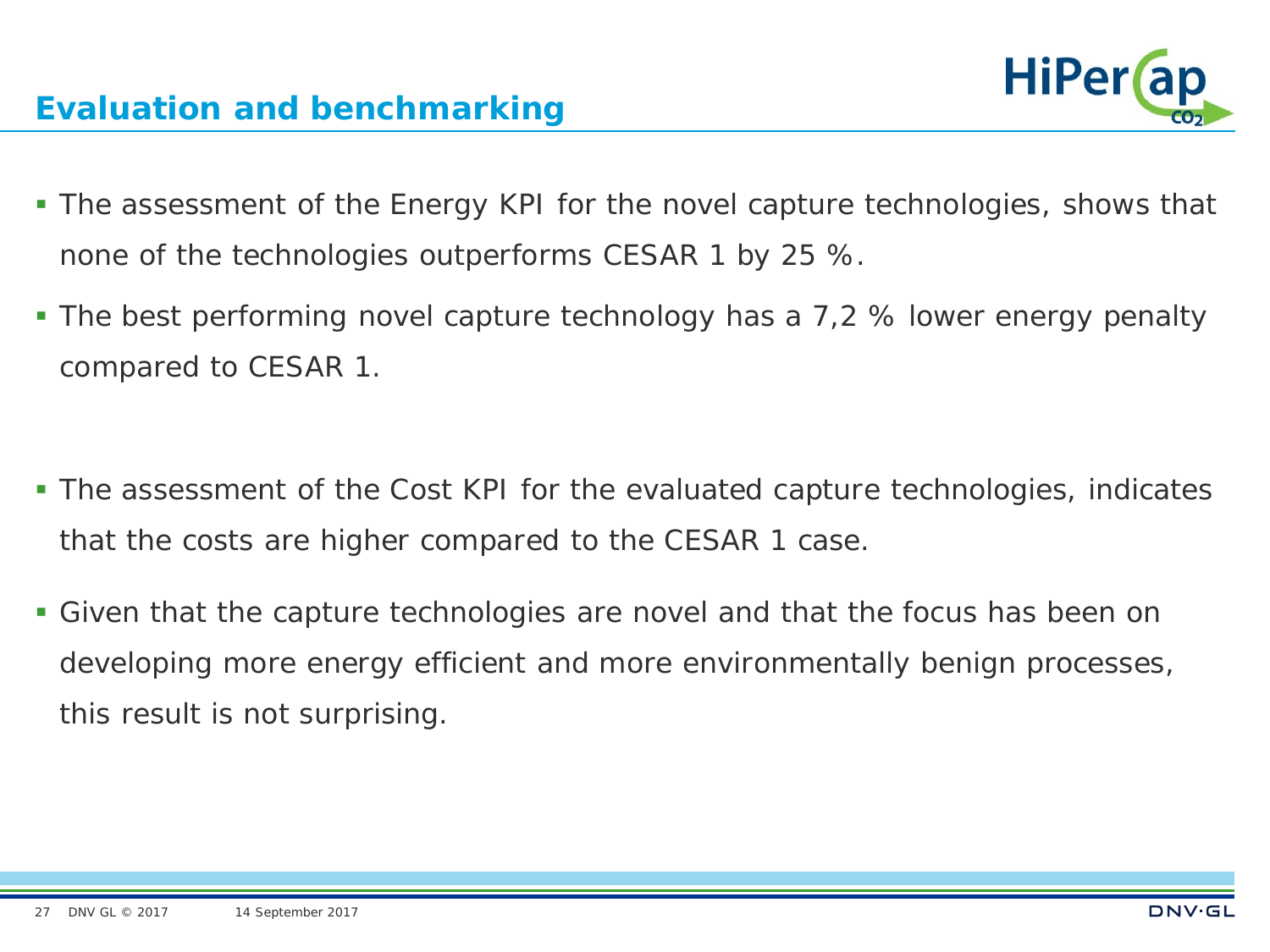# HiPer (ap

#### **Future Work**

- **Evaluation of work in Work package 5** 
	- Task 1.2 Alanine
	- Task 1.3 Sol 2
- **Finalise methodology**